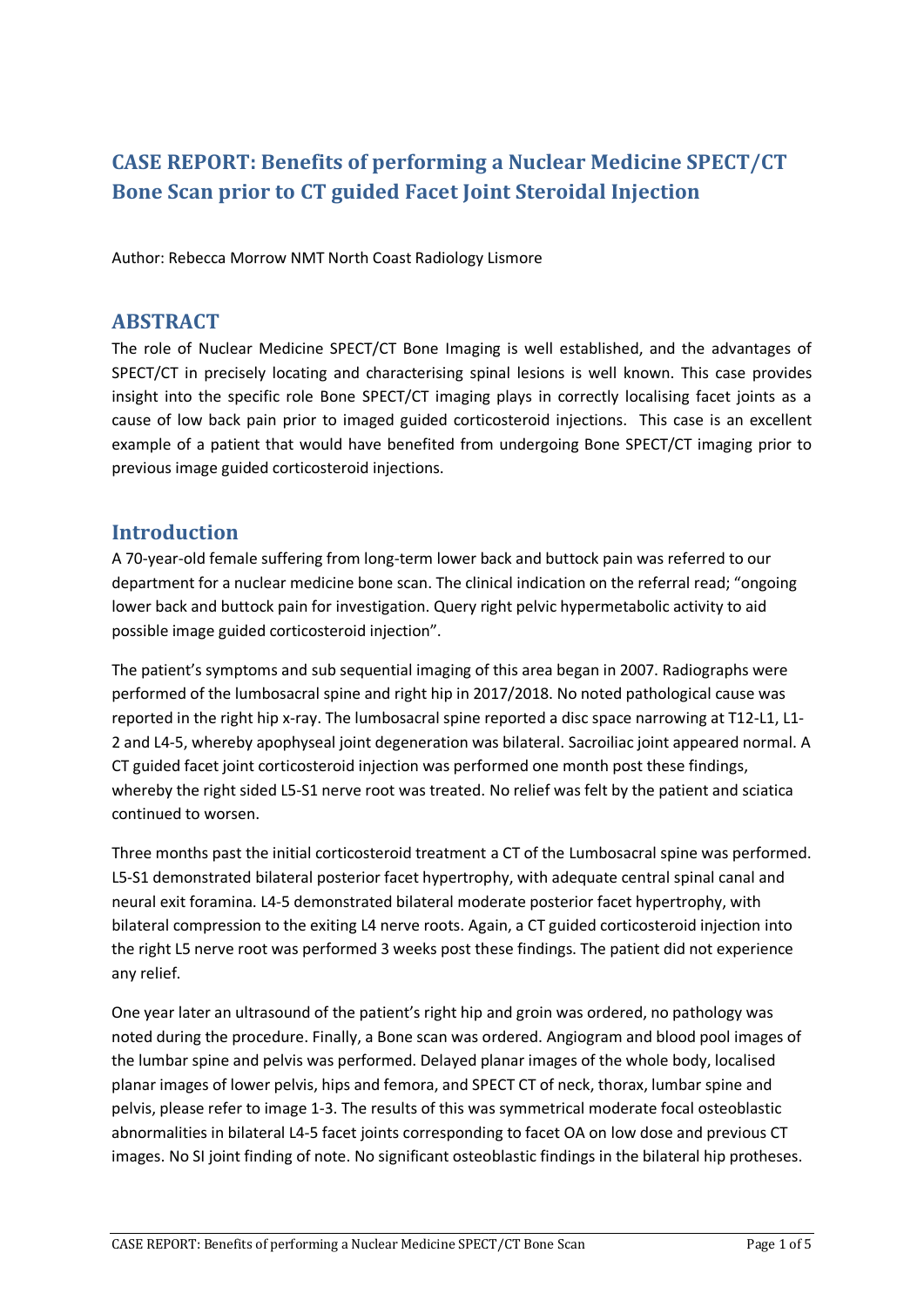# **Discussion**

The most common pain syndrome is low back pain (1). There are numerous factors that can potentially be a source of pain in the lumbar spine. The burden and associated cost this places on society is significant. In 15-45% of cases of low back pain the cause is associated with lumbar facet joint(s) involvement (1). The facet joint has been increasingly implicated as a potential source of lower back pain. Correctly identifying the facet(s) contributing to the cause of patient symptoms remains challenging, as there is a deficiency between the direct correlation of facet joint disease and clinical and radiological features (2).

#### **Pathophysiology, Aetiology, Epidemiology**

Pain can arise from any structure within the facet joint complex including the fibrous capsule, synovial membrane, hyaline cartilage and bone (3). A large study performed in over 5 years in the USA found that the L4-5 facet joints are most commonly affected, with L3-4 and L5-S1 often involved. (3).

Major cases of facet joint degeneration are attributed to low-grade trauma and repetitive stress often relative to age and intervertebral disc degeneration (3). Risk factors for developing facet joint pain include; structural change due to disc degeneration, spondylolysis, inflammatory joint disease eg rheumatoid and seronegative arthritis, synovial impingement, meniscoid entrapment, chondromalacia facetae, pseudogout, acute and chronic infection (2).

#### **Diagnostic Imaging**

Pain deriving from facet joints is challenging to diagnoses (4). Physical examinations, laboratory and imaging techniques either trade off on sensitivity or specificity. Often the standard criteria for diagnosing facet joint pain is through the reduction of symptoms by 50% or more post an injection of local anaesthetic into the suspected area (2).

When assessing disc and facet degeneration, interpreting structural changes in the joint can be subjective and result in poor diagnosis reliability (3). This is a major limitation of plain film radiographs, CT and MRI imaging (2). For this reason, Bone scans hold an advantage as it is the pathophysiological process of joint degeneration that is imaged (2).

A recent retrospective study that was undertaken following patients with chronic back pain that had inconclusive MRI/ CT scans showed that a SPECT/CT bone scan was able to positively and precisely localise symptomatic facet joint targets in 65% of these patients (2). SPECT/CT is an ideal modality for imaging facet joints as it can accurately localise the site of pain and differentiate between many spinal conditions (2).

#### **Therapy (Impact diagnosis has on patient management)**

The management of back pain varies greatly and may be dependent on the severity of symptoms (4). Often management is based on a multi-disciplinary approach as multiple pain sources may exist (4). Image guided corticosteroid injections is a treatment option radiologist can utilise when dealing with spine pain relating to facet joints (2). Currently this outpatient procedure is the gold standard for identifying facet joints as the cause of pain (2). Some typically indications for a facet joint injection are; strong clinical suspicion for facet related pathology, low back pain with alternate explanation and tenderness over facet joint region (2). The physical degeneration of the facet joints results in irritation of facet innervations and muscles spasms. Imaged guided injections of local anaesthetic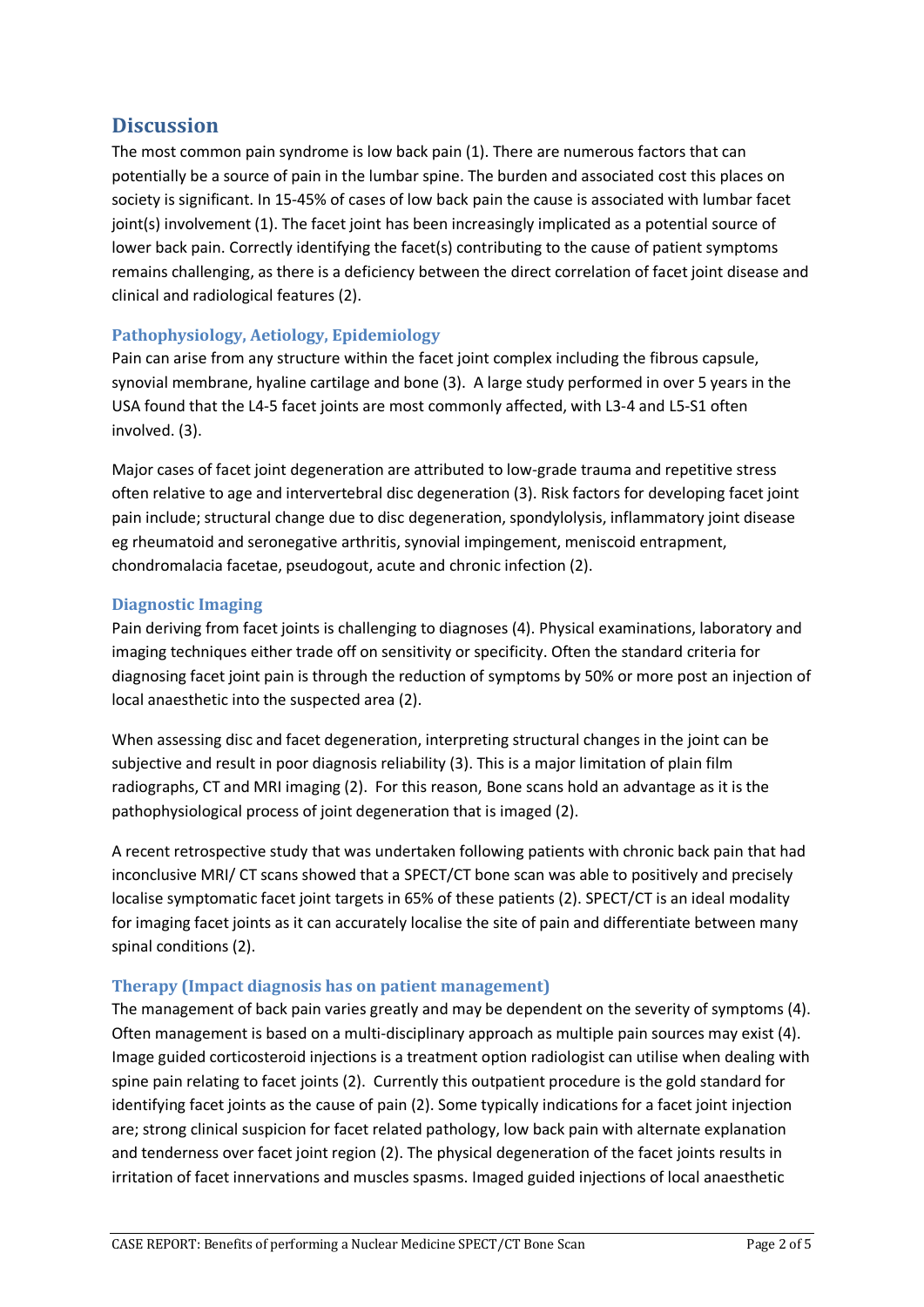and steroids into or around the facet joint aims to address this and thereby provide pain relief (4). A disadvantage of this technique is that therapeutical outcomes vary (4).

Bone SPECT/CT scintigraphy is currently being used to evaluate facet joint disease for spinal pain, and its usefulness in assessing complex structural anatomy is well documented (3). When alternate pathology isn't detected, areas of focal increased osteoblastic activity correlates to areas of mechanical stress and degenerative changes (3).

As previously the L5-S1 right sided facet joint had been treated twice with a corticosteroid injection with no symptomatic relief in this patient. The findings in the recent nuclear medicine bone scan highlight the advantages of performing this study prior to image guided corticosteroid injection(s). The bone scan precisely identified the facet joints (left and right L4-5) contributing to the patient's symptoms (not L5-S1). This significantly impacts the management of this patients care and overall health outcome as appropriate treatment can be applied to the correct area.

Another factor that is important to acknowledge is the cost associated with image guided corticosteroid injection(s). Currently at our practice pensioners are bulk billed but the out of pocket cost for a non-pensioner patient undergoing a L-spine corticosteroid injection is approximately \$175 dollars. The out of pocket cost is even greater for C-spine injections, being approximately \$210 dollars. In this case the cost associated with the patients previously unsuccessful procedures is significant. Highlighting another benefit of performing bone SPECT/CT scintigraphy prior, so accurate treatment can be provided improving health outcomes while minimising costs to the patient. Nuclear Medicine bone scans are bulk billed, so there is no out of pocket cost for this examination.

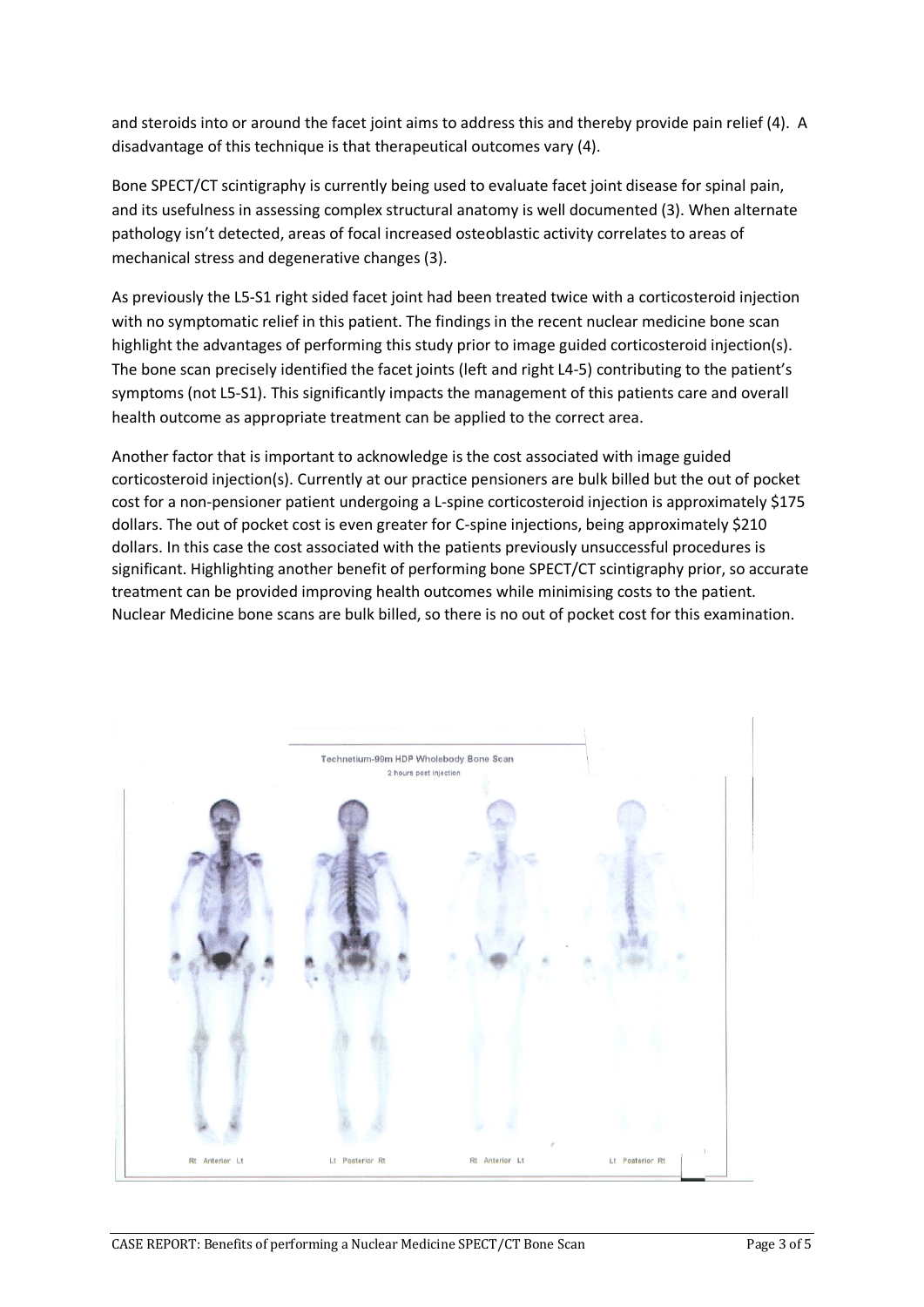Figure 1. Whole body bone scintigraphy displaying the appendicular skeleton on the left and axial skeleton on the right. The image illustrates symmetrical moderate focal osteoblastic abnormalities in bilateral L4-5 facet joints.



Figure 2. SPECT/CT bone scintigraphy depicting CT, SPECT and fused SPECT/CT images of the lumbar spine and pelvis. The image illustrates symmetrical moderate focal osteoblastic abnormalities in bilateral L4-5 facet joints.



Figure 3. SPECT/CT scintigraphy displaying fused SPECT/CT transaxial slices of the L4-5 facet joint pathological uptake.